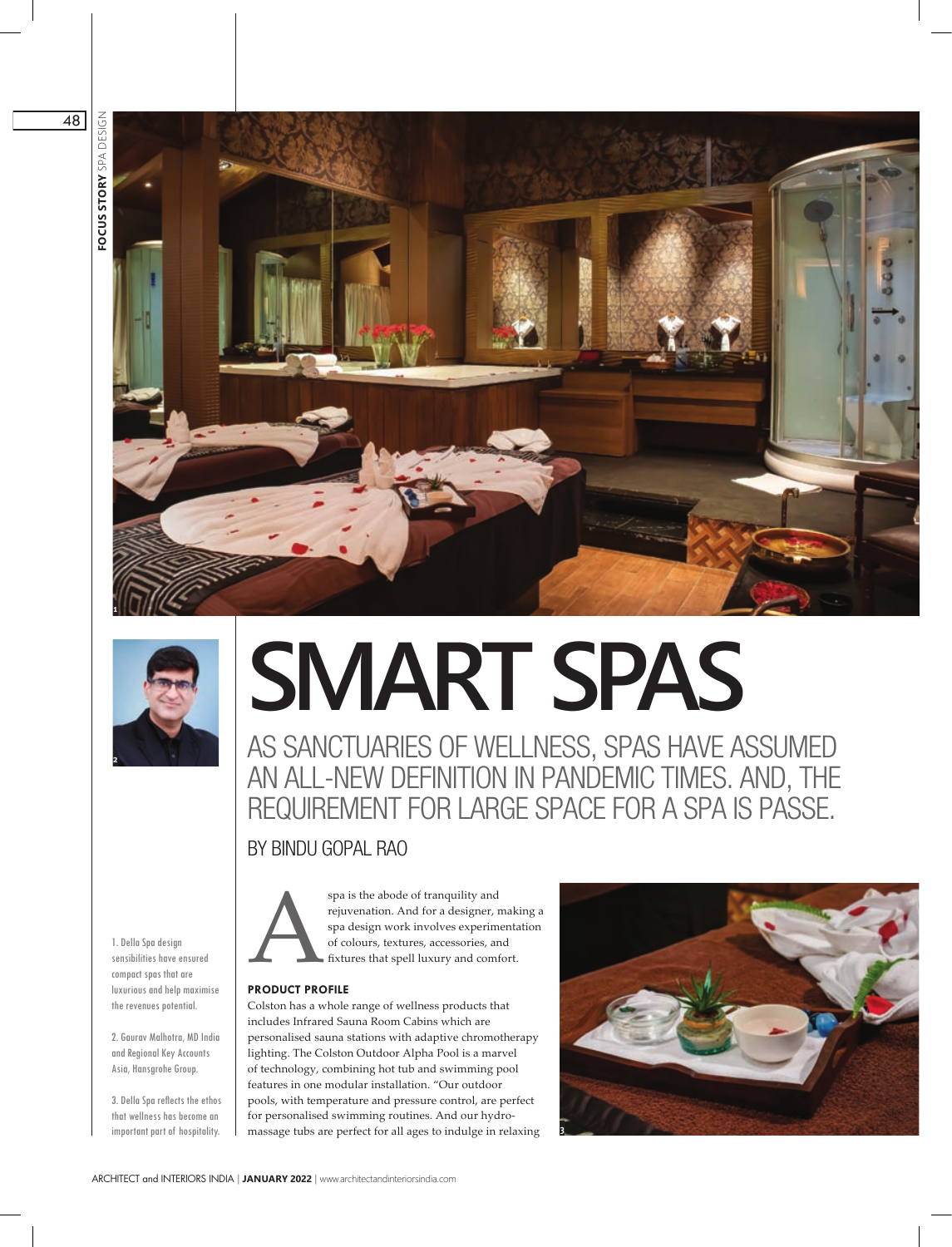hydrotherapy to accompany spa treatments," says Anil Ahuja, Director, Colston Bath and Spa Pvt. Ltd. The Indian bathroom has evolved into a lifestyle and wellness space. "The concept of individualisation has come into focus, factors such as ergonomics of a product play an essential role. At Hansgrohe, we also have innovative showers with multiple spray modes. For example, the Rainfinity shower range with PowderRain spray that cocoons your body in thousands of micro-fine droplets," says Gaurav Malhotra, MD, India & Regional Lead, Key Hospitality Accounts.

### **DESIGN DETAILS**

The aesthetic and functional coexistence of spa design concepts translate a design narrative that is inviting and indulgent. "At I'm D'sign, we craft the experience of spa facilities with character and challenging aesthetics, function and performance that completes the whole of a spatial matrix. In the functional and performance-based spheres of spa design, these design experiments are made to thrive in real-time. Long-standing setups, cost efficiency and energy sustenance are fused with the very vision of the project," says Dhruva Kalra, Principal Architect, I'm D'sign. Varun Baweja - Founder & Interior Designer, Varun Baweja Designs, adds, "The most essential product for a great home spa would be a hot tub. A pressure balance shower system ensures different types of relaxing showers. Chandeliers for lighting can give your spa a relaxing ambience. Sound systems and dehumidifiers can be used to enhance the ambience of your spa and noise cancellation glass will block the outside noise." For added luxury, you can even go for sauna rooms.

### **WELLNESS MATTERS**

Specialisation in design for wellness is coming of age. A lot of emphasis is being given to wellness in the entire hospitality sector. Trends now are hi-tech, contemporary, and more in sync a zen-like environment. Jimmy Mistry, Founder, Della Group, explains, "Our approach towards

wellness spaces has been very compact right from the beginning. Some of the brands within India and globally have dedicated spaces of 70,000-100,000 square feet with barely 10-12 wellness treatment rooms. At Della hospita beginning. Some of the brands within India and globally have dedicated spaces of 70,000-100,000 square feet with barely 10-12 wellness treatment rooms. At Della hospitality, our design sensibilities have allowed us to create very compact yet luxurious spas, maximising revenue potential. Our spa is less than 3,000 square feet with seven treatment rooms and yet earning the same revenue as a 70,000 square feet spa."

### **TREND CHECK**

Inclusion of crystals and calming rocks, provision of green areas and skylight for bringing in nature indoors are trending in spa design. "Ink washed wood and lime washed walls are trendy and don't retain heat. Back lit salt stone walls can be used for their respiratory and aesthetic benefits. Fresh flowers, candles, and diffusers









4. RainTunes from Hansgrohe is a personal pampering program integrated with emotional intelligence.

5. Colston products offer world class design and quality, both in terms of aesthetics and functionality.

6. Jimmy Mistry, Founder, Della Group.

7. Dhruva Kalra, Principal Architect, I'm D'sign Studio. **4**